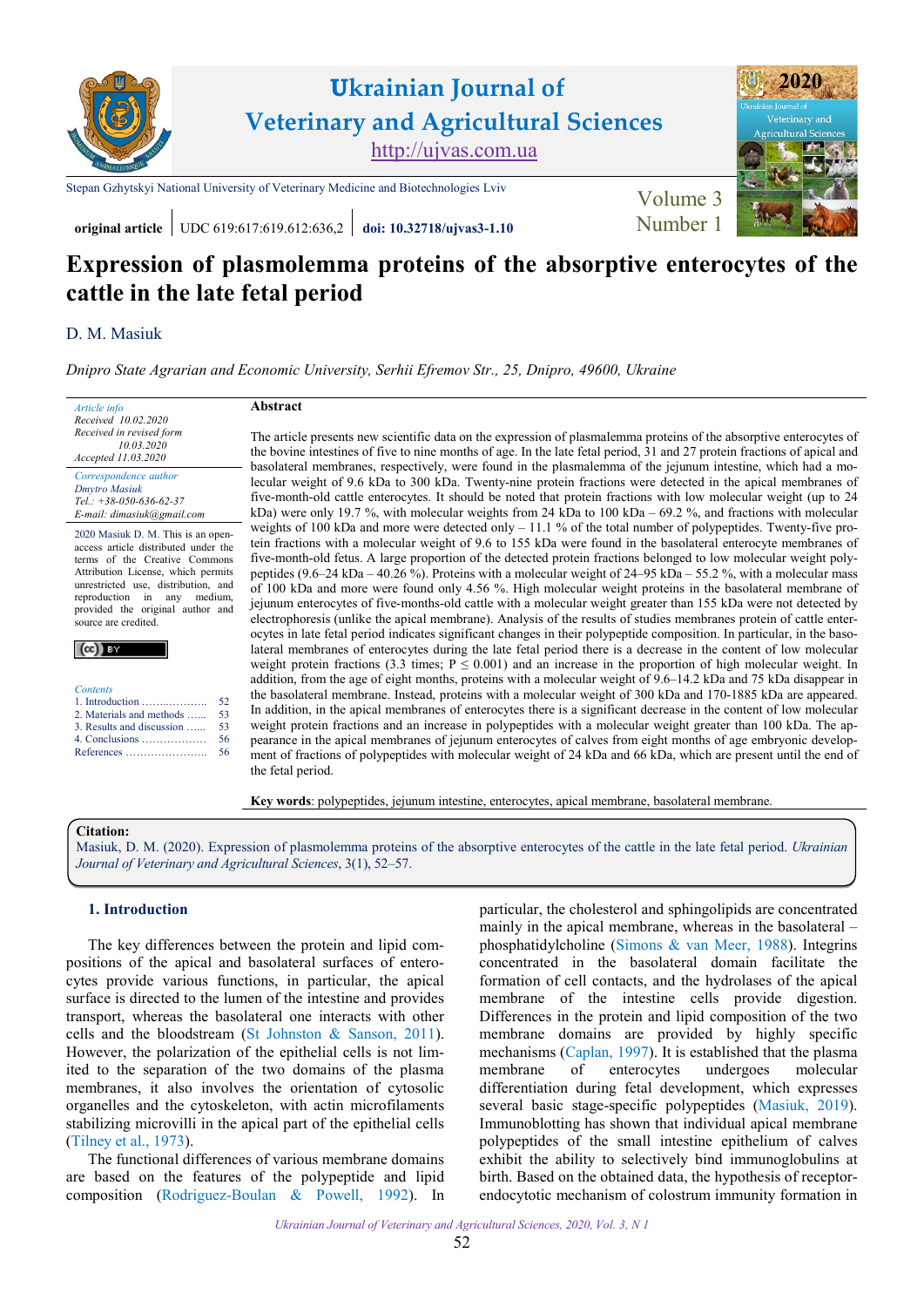<span id="page-1-0"></span>cattle was proposed [\(Tsvilikhovskyi et al., 1998](#page-5-0)). However, there are no data regarding the structural proteins of the plasmolemma of the jejunum absorptive enterocytes of the cattle in the early fetal period are absent. The purpose of the work is to establish the expression of plasmolemma proteins of the jejunum absorptive enterocytes of cattle in the late fetal period.

### **2. Materials and methods**

The studies used 80 fetuses of cattle (Holstein breed), five, eight and nine months old, obtained from clinically healthy cows during forced slaughter. The age of the fetal was determined by the weight and length of the body, as well as the development of skin derivatives according to A. P. Studencov ([Studencov](#page-5-0) et al., 2000). Laboratory studies were conducted in the Scientific Research Centre of biosafety and environmental control agro-industrial complex of Dnipro SAEU (formerly named: problematic research laboratory of physiology and functional morphology of productive animals of the DSAU) and the problematic scientific laboratory of internal diseases of animals of the National University of Life and Environmental Sciences of Ukraine, Kyiv.

After euthanasia of the fetus, the abdominal section was dissected and the jejunum intestine was isolated. Separation of the mesentery determined the length and middle of the intestine, removed the contents, and then selected part (30 % of the total length from the middle part of the organ), which was used to obtain isolated enterocytes. The experiments used a section of the intestine in the late fetal period (five, eight and nine months) 1.7 m, which was twisted out of the mucosa or cut lengthwise and divided into small segments of 1.5–3 cm and washed thoroughly (4–5 times) cold (4– 6 °C) medium of the following composition: 120 mM NaCl and 1 mM HEPES, the pH was adjusted to 7.4 used the dry Trice.

The basis for the selection of intestinal cells was the chemical (citrate/EDTO) method [\(Tomchuk et al., 1994\)](#page-5-0), on the basis of which an author's modification of the method was developed ([Masiuk, 2004\)](#page-4-0). The quality of the obtained epithelial cells was evaluated by morphological and functional parameters.

To obtain apical and basolateral membranes from the suspension of isolated jejunum enterocytes of the cattle fetus, we used the basic differential centrifugation technique [\(Tsvilikhovskyi et al., 1989](#page-5-0)) in our modification [\(Masiuk,](#page-4-0)  [2004\)](#page-4-0).

The amount of total protein in membrane preparations was determined by the Lowry method in Miller modification. Studies on the content and composition of the structural proteins of enterocytes plasmalemma were performed according to the method described by Laemmli using 1 mm thick polyacrylamide gel electrophoresis (Vlizlo [et al., 2012](#page-5-0)).

Experimental studies have been conducted to comply with the requirements of Law of Ukraine No. 3447 – IV of 21.02.06 "On the Protection of Animals from Cruelty" and are consistent with the basic principles of the "European Convention for the Protection of Vertebrate Animals Used for Experimental and Scientific Purposes" (Strasbourg, 1986), the "Declaration on the Humane Treatment of Animals" (Helsinki, 2000) and the National Congress on Bioethics "General Ethical Principles for Experiments on Animals" (Kyiv, 2001).

The obtained numerical data were statistically processed: the arithmetic mean (M); its error (m) were determined the probability of differences of the mean values was established by Student's criterion.

### **3. Results and discussion**

In the late fetal period, 31 and 27 protein fractions of apical and basolateral membranes, respectively, were found in the plasmalemma of the jejunum intestine enterocytes, which had a molecular weight of 9.6 kDa to 300 kDa.

Dynamics of concentration of apical membrane enterocyte polypeptides in late fetal period. According to electrophoresis, 29 protein fractions were detected in the apical membranes of enterocytes five-month-old cattle fetus (Fig. 1).



**Fig. 1.** Structural proteins of the apical membrane of the jejunum enterocytes of five-months-old cattle fetus (M  $\pm$  m; %; n = 6)

It should be noted that protein fractions with low molecular weight (up to 24 kDa) were only 19.7 %, in particular, proteins with a molecular weight of 9.6–14.2 kDa were  $2.04 \pm 0.01$  %; 15.5 kDa – 5.11  $\pm$  0.05 %; 17 kDa –  $6.03 \pm 0.04$  %; 21 kDa – 3.31  $\pm$  0.04 % and 22.5 kDa –

 $3.21 \pm 0.02$  %. Protein fractions with a molecular weight from 24 kDa to 100 kDa were 69.2 %, in particular, proteins with a molecular weight of 26 kDa were 3.66 %, 29 kDa – 4.10 %, 31 kDa – 4.19 %, 33 kDa – 3.50 %, 35 kDa – 4.56 %, 37 kDa – 5.34 %, 39 kDa – 6.73 %, 43 kDa –

*Ukrainian Journal of Veterinary and Agricultural Sciences, 2020, Vol. 3, N 1*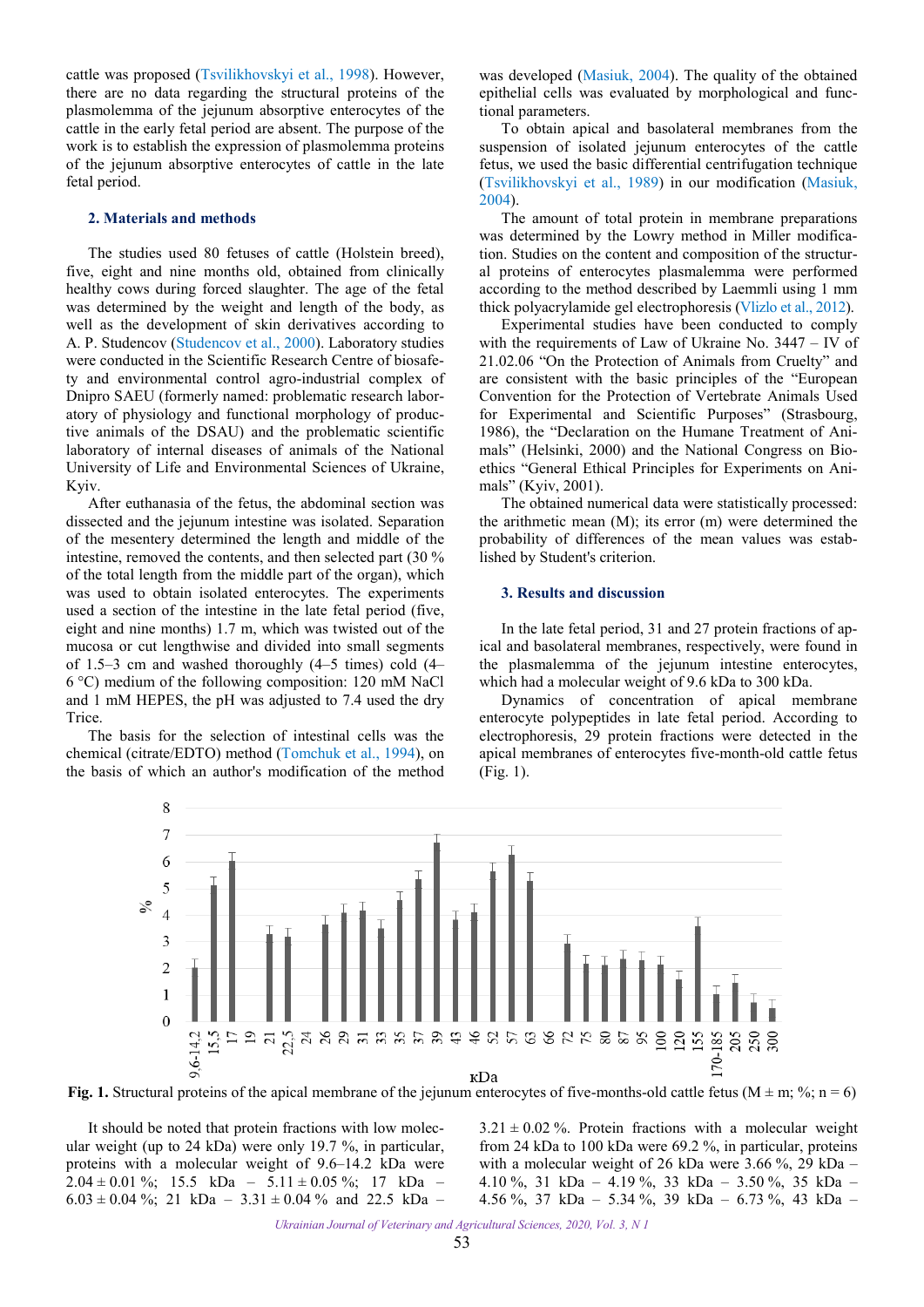3.83 %, 46 kDa – 4.12 %, 52 kDa – 5.66 %, 57 kDa – 6.27 %, 63 kDa – 5.28 %, 72 kDa – 2.94 %, 75 kDa – 2.19 %, 80 kDa – 2.14 %, 87 kDa – 2.37 and 95 kDa – 2.32 %. Protein fractions with a molecular weight of 100 kDa or more were detected - only 11.1% of the total number of polypeptides. Thus, polypeptides with a molecular weight of 100 kDa are  $2.15 \pm 0.01$  %; 120 kDa – 1.61  $\pm$ 0.01 %; 155 kDa – 3.59  $\pm$  0.02 %; 170–185 kDa – 1.04  $\pm$ 0.01 %; 205 kDa – 1.46  $\pm$  0.01 %; 205 kDa – 0.73  $\pm$  0.01 %; 205 kDa –  $0.52 \pm 0.01$ %. Proteins of the apical membrane of the cattle jejunum enterocytes with a molecular weight greater than 300 kDa were not detected by electrophoresis.

According to the results obtained up to eight months of age of cattle fetus, the spectrum of protein fractions of the apical membrane of enterocytes does not change significantly, but their ratio changes. The proportion of low-molecularweight proteins in the apical membrane of the jejunum enterocytes decreases to 14.7 % (Fig. 2). In the apical membranes of jejunum enterocytes of eight-month-old cattle fetus, fractions of polypeptides with molecular weights from 24 kDa to 100 kDa are 70.4 %. Protein fractions with a molecular weight greater than  $100 \text{ kDa} - 14.6 \%$ .

At the last stage of prenatal development of the fetus, significant changes occur in the polypeptide composition of the apical membranes of enterocytes (Fig. 3). Thus, from eight to nine months of fetus age, the number of lowmolecular-weight proteins in the apical membrane of the jejunum enterocyte decreases to 11.7 %, which is significantly less on 3.0 % according to these indicators at the eight-month age. Note the decrease in the proportion of polypeptides with a molecular weight of 15.5 kDa and 17 kDa, respectively, on 1.55 times ( $P \le 0.001$ ) and 1.43 times ( $P \leq 0.001$ ), and the content of proteins with a molecular weight of 9.6–14.2 kDa and 21 kDa significantly increased on 1.49 times  $(P \le 0.001)$  and 1.10 times  $(P \le 0.05)$ , respectively.



**Fig. 2.** Structural proteins of the apical membrane of the jejunum enterocytes of eight-month-old cattle fetus (M  $\pm$  m; %; n = 6)



**Fig. 3.** Structural proteins of the apical membrane of the jejunum enterocytes of nine-month-old cattle fetus (M  $\pm$  m; %; n = 6)

In the apical membranes of the jejunum enterocytes of nine-month-old cattle fetus fractions of polypeptides with a molecular weight of 24 kDa to 100 kDa, almost 70 %, which is not significantly different from the previous study. However, significant changes in the portion of each of these fractions were established, in particular, up to the nine months of age an increase of the fraction of proteins with a molecular weight of 37 kDa by 1.12 times ( $P \le 0.05$ ),

43 kDa – 1.15 times ( $P \le 0.05$ ), 57 kDa – 1.26 times  $(P \le 0.001)$ , 66 kDa – 1.17 times  $(P \le 0.01)$ , 72 kDa – 1.29 times (P  $\leq$  0.001), 75 kDa – 1.86 times (P  $\leq$  0.001) and 95 kDa – 1.61 times ( $P \le 0.001$ ), while reducing the proportion of polypeptides with a molecular weight of 26 kDa by 1.25 times (P  $\leq$  0.001), 29 kDa – 2.09 times (P  $\leq$  0.001), 31 kDa – 1.54 times ( $P \le 0.001$ ), 35 kDa – 1.12 times (P  $\leq$  0.05), 39 kDa – 1.23 times (P  $\leq$  0.001), 52 kDa –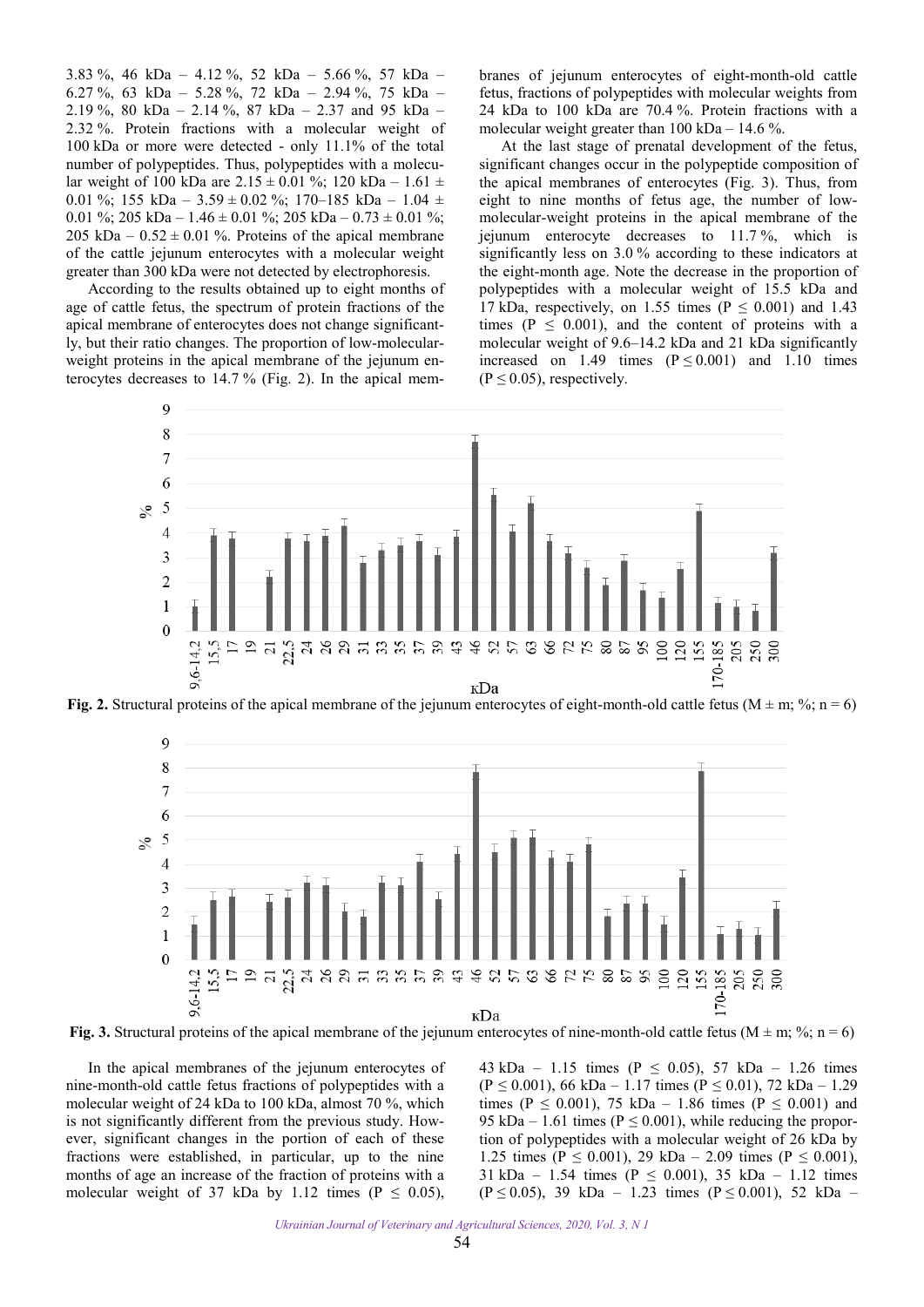1.23 times ( $P \le 0.001$ ) and 87 kDa respectively 1.22 times  $(P \le 0.001)$ .

The results of studies indicate that protein fractions with a molecular weight greater than 100 kDa in the apical membranes of eight-month-old fetal enterocytes are 18.4 %, which is significantly higher than all the previous values obtained. This increase is due to the growth in the apical membrane, from eight to nine months of embryonic calf development, the percentage of polypeptides with a molecular weight of 100 kDa by 1.11 times ( $P \le 0.05$ ), 120 kDa – 1.36 times ( $P \le 0.001$ ), 155 kDa – 1.61 times ( $P \le 0.001$ ), 205 kDa – 1.32 times ( $P \le 0.001$ ), and 250 kDa – 1.24 times  $(P \le 0.001)$ , moreover, at the same time, there is a decrease in the percentage of proteins with a molecular weight of 300 kDa 1.49 times

*Dynamics of enterocyte basolateral membrane polypeptides concentration in late fetal period.* The analysis of our studies shows that 25 protein fractions with a molecular weight of 9.6 to 155 kDa were detected in the basolateral

membranes of the enterocytes of five-month-old cattle fetus (Fig. 4). A large proportion of the detected protein fractions belonged to low molecular weight polypeptides (9.6–24 kDa  $-40.26$  %). Thus, proteins with a molecular weight of 9.6– 14.2 kDa were  $14.97 \pm 0.09$  %; 15.5 kDa –  $4.98 \pm 0.13$  %;  $17$  kDa –  $3.97 \pm 0.04$  %;  $19$  kDa –  $3.57 \pm 0.03$  %;  $21$  kDa –  $7.81 \pm 0.08$  %.

Regarding protein with a molecular weight 24–95 kDa, the majority of them are 55.2 % in the basolateral membrane of the jejunum enterocytes of cattle fetus. Thus, proteins with a molecular weight of  $24$  kDa –  $2.92 \pm 0.05$  %; 26 kDa  $-5.57 \pm 0.03$  %; 29 kDa  $-3.33 \pm 0.03$  %; 31 kDa  $-4.33 \pm 0.03$ 0.03 %; 33 kDa –  $4.35 \pm 0.04$  %; 35 kDa –  $2.91 \pm 0.02$  %; 39 kDa – 1.48 ± 0.03 %, 43 kDa – 3.82 ± 0.04 %; 46 kDa –  $3.82 \pm 0.03$  %; 52 kDa –  $3.75 \pm 0.04$  %; 57 kDa –  $5.88 \pm 0.03$ 0.06 %; 63 kDa – 4.41  $\pm$  0.03 %; 66 kDa – 3.53  $\pm$  0.04 %; 72 kDa – 2.41  $\pm$  0.03 %; 75 kDa – 1.35  $\pm$  0.01 %; 87 kDa –  $1.62 \pm 0.01$  %.



 $(M \pm m; \frac{6}{3}; n = 6)$ 

It should be noted that protein fractions with molecular weights of 100 kDa and more were found in the sum only 4.56 %. Thus, the proportion of polypeptides with a molecular weight of 100 kDa was only  $0.69 \pm 0.01$  %, and proteins with a molecular weight of 120 kDa and 155 kDa, respectively,  $3.24 \pm 0.03$  % and  $0.63 \pm 0.01$  %. High molecular weight proteins greater than 155 kDa were not detected in the basolateral membrane of the jejunum enterocyte by electrophoresis (unlike the apical membrane).

Analysis of the results of electrophoresis basolateral membrane proteins of the jejunum enterocytes of eightmonth-old cattle fetus indicates a significant increase in the proportion of protein fractions with a molecular weight of 100 kDa and more up to 18.3 %. It should also be noted the appearance of polypeptides with a molecular weight of 170– 185 kDa in basolateral membranes of enterocytes at the eighth month of embryonic development, which were not detected in previous months.



**Fig. 5.** Structural proteins of the basolateral membrane of the jejunum enterocytes of eighth-month-old cattle fetus  $(M \pm m; \%; n = 6)$ 

*Ukrainian Journal of Veterinary and Agricultural Sciences, 2020, Vol. 3, N 1*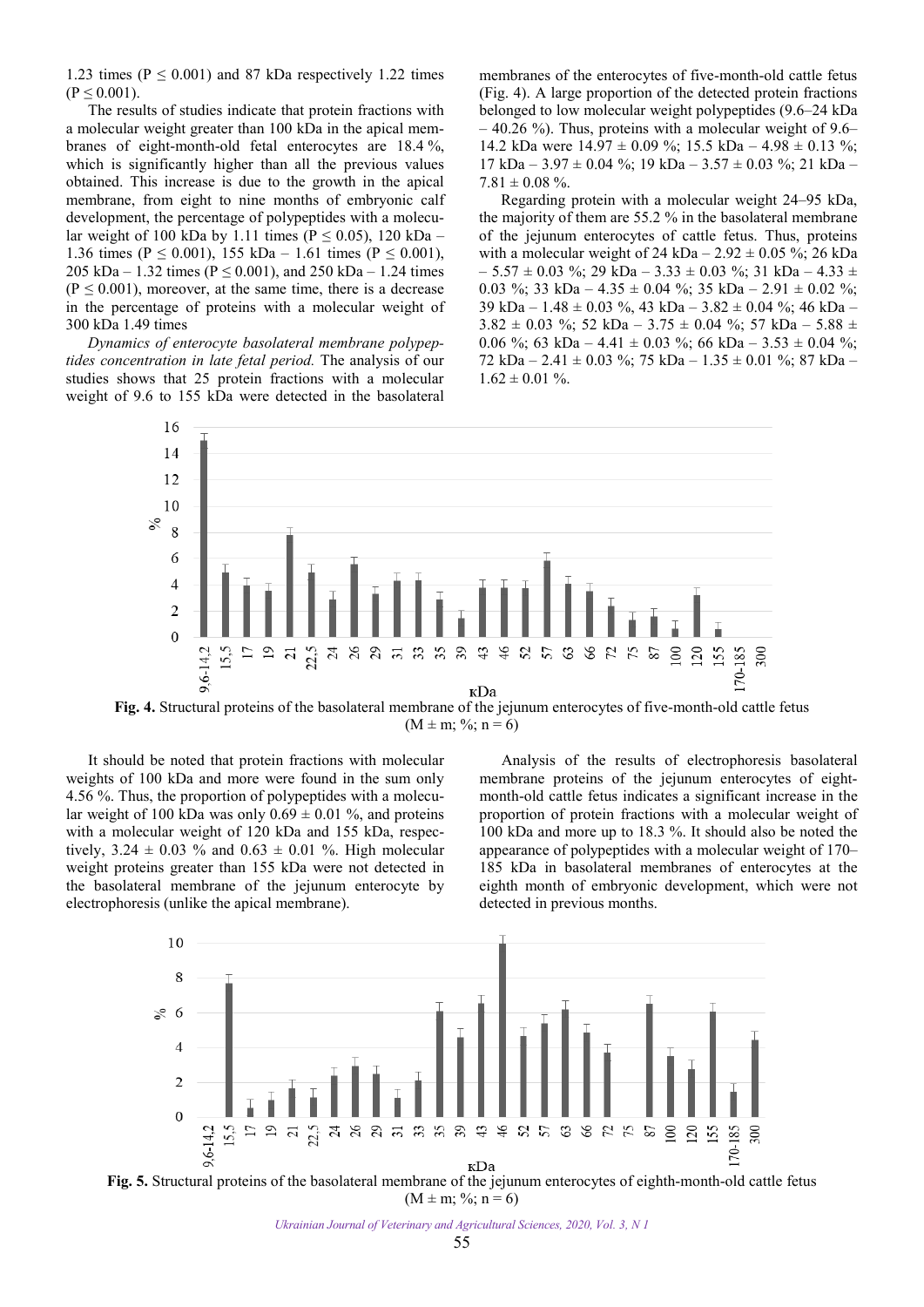<span id="page-4-0"></span>From the eight to nine months of age of cattle fetus in the basolateral membrane of the jejunum enterocyte, the proportion of low molecular weight polypeptides does not change significantly and is 12.1 % (Fig. 6). However, some of their redistribution according to molecular weight have been detected, in particular, the proportion of proteins with a molecular weight of 17 kDa decreased by 1.77 times  $(P \le 0.001)$ , 19 kDa – 4.04 times  $(P \le 0.001)$  and 22.5 kDa – 2.83 times  $(P \le 0.001)$  compared to the 8-month cattle fetus. In contrast, the proportion of proteins with a molecular weight of 15.5 kDa and 21 kDa significantly increased by 1.19 times ( $P \le 0.01$ ).

From eight to nine months of age of cattle fetus, there is a slight decrease in the basolateral membrane of enterocytes, the proportion of polypeptides with a molecular weight of 24–95 kDa to 65.8 %, according to the total number of proteins. It should be noted that in the basolateral membranes of enterocytes from eight to nine months of age decreased the proportion of proteins with a molecular weight of 26 kDa (1.48 times;  $P \le 0.001$ ), 29 kDa (1.53 times;  $P \le 0.001$ ), 35 kDa (1.21 times;  $P \le 0.001$ ) and 46 kDa (1.98 times;  $P \le 0.001$ ). However, the proportion of proteins with a molecular weight of 43 kDa increased by 1.26 times  $(P \le 0.001)$ , 52 kDa – 1.22 times  $(P \le 0.01)$ , and 87 kDa – 1.15 times ( $P \le 0.05$ ).



**Fig. 6.** Structural proteins of the basolateral membrane of the jejunum enterocytes of nine-month-old cattle fetus  $(M \pm m; \frac{6}{3}; n = 6)$ 

Analysis of the basolateral membrane proteins of the jejunum enterocytes of nine-months-old of cattle fetus shows a significant increase in the proportion of protein fractions with a molecular mass of 100 kDa and more up to 22.1 %, in particular, there was an increase in the proportion of polypeptides with a molecular weight of 100 kDa by 1.29 times (P  $\leq$  0.001), 120 kDa – 1.25 times (P  $\leq$  0.001), 155 kDa – 1.49 times ( $P \le 0.001$ ) and 170–185 kDa – 1.12 times  $(P \le 0.05)$  according to the indicators of embryos at eight months of age. It should also be noted that the proportion of proteins with a molecular weight of 300 kDa by 1.31 times  $(P \le 0.001)$  in basolateral membranes compared to that in eight-month-old fetus.

Therefore, analysis of the results of studies of the membrane proteins of cattle enterocytes in late fetal period indicates significant changes in their polypeptide composition.

#### **4. Conclusions**

In the late fetal period, 31 and 27 protein fractions of apical and basolateral membranes were found in the plasmalemma of the jejunum intestine, which had a molecular weight of 9.6 kDa to 300 kDa, respectively. Analysis of the results of studies of the membrane proteins of cattle enterocytes in late fetal period indicates significant changes in their polypeptide composition. In particular, in the basolateral membranes of enterocytes, the content of lowmolecular-weight protein fractions are decrease (3.3-fold;  $P \le 0.001$ ) and the increase in the high-molecular-weight fraction occur during the late fetal period. In addition, from the age of eight months, proteins with a molecular weight of 9.6–14.2 kDa and 75 kDa disappear in the basolateral membrane. Instead, proteins with a molecular weight of 300 kDa and 170-1885 kDa are claimed. In addition, in the apical membranes of enterocytes there is a significant decrease in the content of low molecular weight protein fractions and an increase in polypeptides with a molecular weight greater than 100 kDa. The appearance in the apical membranes of jejunum enterocytes of calves from eight ages of embryonic development of fractions of polypeptides with molecular weight of 24 kDa and 66 kDa, which are present until the end of the fetal period.

#### **References**

- Caplan, M. J. (1997). Membrane polarity in epithelial cells: protein sorting and establishment of polarized domains. *Am. J. Physiol.,* 272(4), 425–429. doi: 10.1152/ajprenal.1997.272.4.F425.
- Masiuk, D. M. (2004). Features of fractionation of plasma membranes isolated from small intestine enterocytes of cattle. *Bulletin of the National Agrarian University,* 78, 125–129.
- Masiuk, D. M. (2004). Methodological features of obtaining and structural characterization of isolated enterocytes of the small intestine epithelium of cattle. *Bulletin of the National Agrarian University,* 75, 148–152.
- Masiuk, D. M. (2019). Structural proteins of plasmolemma of the jejunum absorbing enterocytes of cattle fetus in early fetal period. *Ukrainian Journal of Veterinary and Agricultural Sciences*, 2(3). 32–38. doi: 10.32718/ujvas2-3.08.
- Rodriguez-Boulan, E., & Powell, S. K. (1992). Polarity of epithelial and neuronal cells. *Annu. Rev. Cell Biol.,* 8, 395–427. doi: 10.1146/annurev.cb.08.110192.002143.
- Simons, K., & van Meer, G. (1988). Lipid sorting in epithelial cells. *Biochemistry,* 27(17), 6197–6202. doi: 10.1021/bi00417a001.